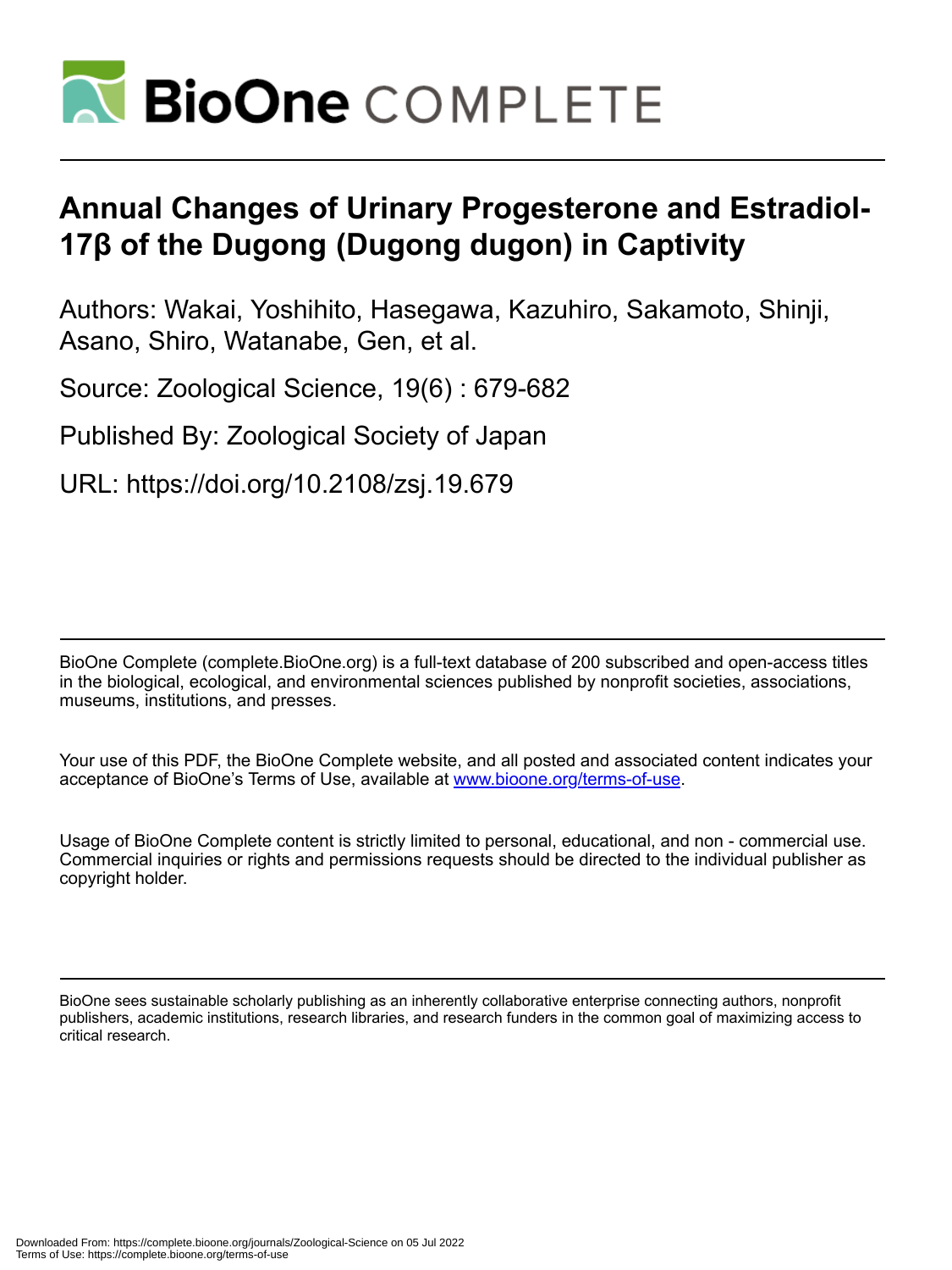# **Annual Changes of Urinary Progesterone and Estradiol-17**β **of the Dugong (***Dugong dugon***) in Captivity**

Yoshihito Wakai<sup>1</sup>, Kazuhiro Hasegawa<sup>1</sup>, Shinji Sakamoto<sup>1</sup>, Shiro Asano<sup>1</sup>, Gen Watanabe<sup>2\*</sup> and Kazuyoshi Taya<sup>2</sup>

> 1 *Toba Aquarium, Toba, Mie 517-8517, Japan* 2 *Tokyo University of Agriculture and Technology Fuchu, Tokyo 183-8509, Japan*

**ABSTRACT**—Levels of urinary progesterone and estradiol-17β were measured twice a week in a female dugong, *Dugong dugon,* in captivity for two years from April 1996 to April 1998. The dugong showed 14 ovarian cycles during the period of study. Concentrations of progesterone ranged from 0.01ng/mg creatinine (Cr) to 1.94ng/mg Cr and the length of estrous cycle was 53.6±8.6 (mean±SEM) days based on intervals of urinary progesterone peak-to-peak measurements. Concentrations of urinary estradiol-17β ranged from 0.9pg/mgCr to 23.7pg/mgCr, and tended to peak just prior to elevations of progesterone during the first year of study. This is the first report demonstrates that the ovulatory cycle of the dugong is about 50 days. The present findings suggest that measurement of urinary progesterone is a useful method to detect ovarian cycle of the dugong in captivity.

**Key words:** Dugong, estrous cycle, urine, progesterone, estradiol-17β.

# **INTRODUCTION**

The dugong, the only herbivorous marine mammal that is strictly marine, has a range extending through the tropical/ subtropical waters of the Indo-West Pacific. It is listed as vulnerable by the IUCN(1996). Since the 1960s, aquarium and institutions in several countries including USA, Australia, Thailand, Indonesia, Japan and Singapore have attempted to keep dugong in captivity. Most attempts were unsuccessful. Most studies on reproduction in wild dugongs have been obtained from carcasses (Marsh *et al*., 1984a, b; Marsh, 1995; Boyd *et al*., 1999) or limited field observations of mating (Anderson, 1997; Preen, 1989). Dugongs have been kept in captivity at Toba aquarium since 1977. Mating behaviour between a male and a female dugong has been observed since 1995. During this time, the female has not conceived. Nowadays, through improvements in captive husbandry, hormonal levels based on urine analyses in female dugongs can be measured. In the present study, we monitored changes in urinary progesterone and estradiol-17β of a captive female dugong from April 1996 to April 1998.

 $*$  Corresponding author: Tel.  $+81-599-25-2555$ ; FAX. +81-599-25-2587. E-mail: wakai.@umi-net.toba.mie.jp

#### **MATERIALS AND METHODS**

#### **Animal husbandry**

The female dugong was orphaned at El Nido, north Palawan, Philippines and rescued on October 10, 1986 by the joint dugong research team comprising Toba Aquarium and the Philippine Government. She was named "Serena", donated to Japan from the President of the Republic of the Philippines, and transported to Toba Aquarium in April 1987. At an estimated age of 5 months, "Serena" was fed infant formula and sea grass in the holding pen several times a day. She was very friendly, and quickly bonded with staff. By November 1997, she was 11years of age, measured 2.47m in body length and weighed 345kg. Environmental conditions during the period of study are shown in Fig. 1. The dugong tank consists of two indoor display tanks:(1) approximately 10m  $\times$ 6.5m $\times$ 3.5m depth (200m<sup>3</sup>), (2) 9m $\times$ 6.5m $\times$  3.5m (180m<sup>3</sup>), and a holding tank  $5m \times 5m \times 1.5m$  in depth  $(37m^3)$  (Fig. 2). These three tanks are interconnected. Usually, the female "Serena" and the male "Jun-ichi" are kept separated, however, they can be given the opportunity to pair by operating interconnecting gates. In 1995, "Serena" (estimated 9 years of age) and "Jun-ichi" (estimated 17 years of age) paired, and their mating behaviour observed.

#### **Sample Collection and Radioimmunoassays**

Urine samples were collected from "Serena" twice weekly by floating her on the back, whilst applying pressure to urogenital area with fingertips (Fig. 3). The samples (less than 20ml) were frozen at –20°C until assayed. Progesterone and estradiol-17β were measured by the double antibody RIA system using <sup>125</sup>I-labeled radioligands (Taya *et al*.,1985). Antisera against progesterone (GDN 337; Gibori *et al*., 1977) and estradiol-17β (GDN 244; Korenman *et al*., 1974) were provided by Dr. G.D.Niswender (Animal Reproduction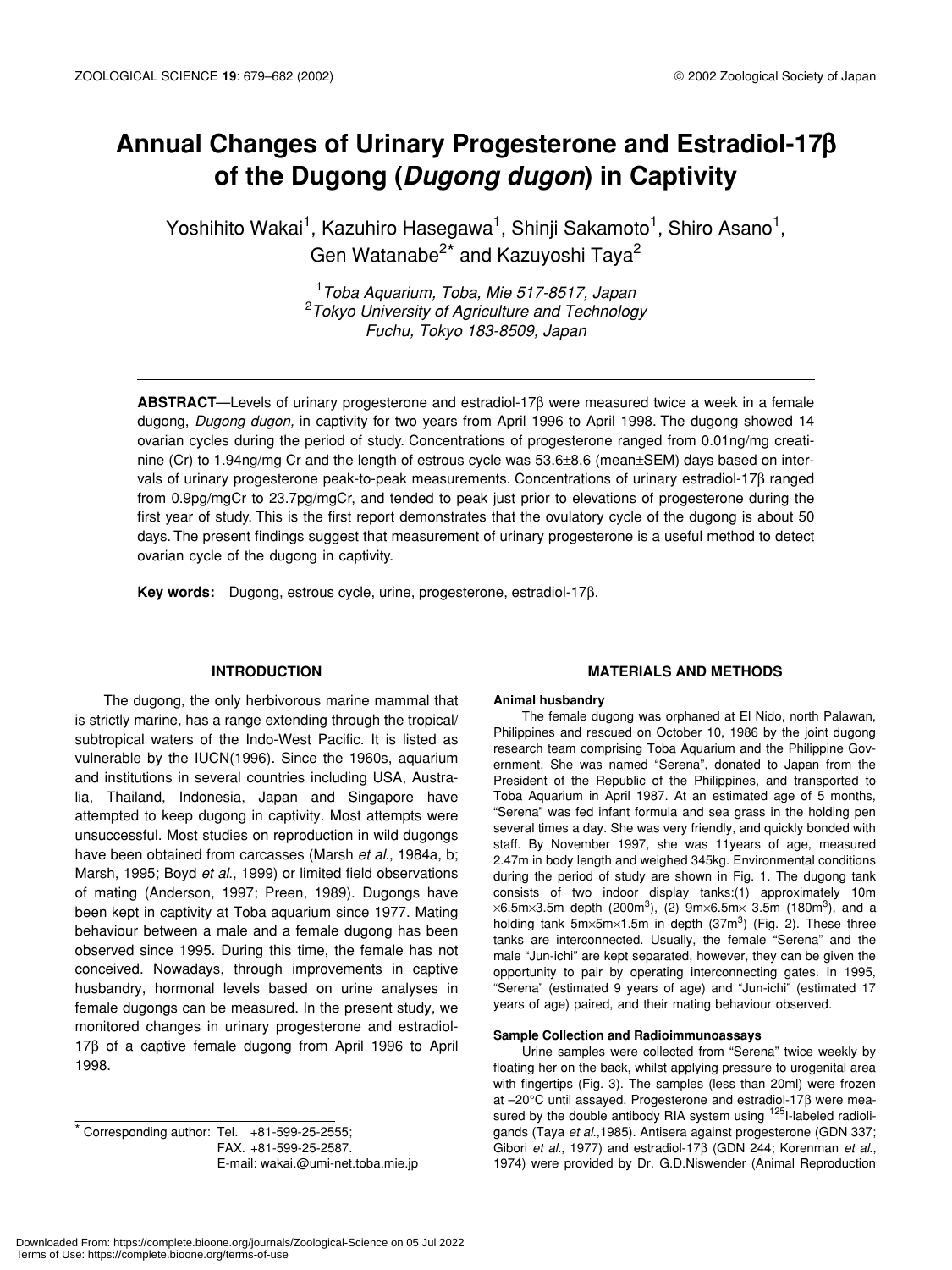

Fig. 1. Changes of mean water temperature ( ) in the pool and air temperature ( ) from April 1996 to April 1998.



**Fig. 2.** Keeping pool of dugong in Toba Aquarium.

and Biotechnology Laboratory, Colorado State University, Fort Collins, Co, U.S.A.). The intra- and interassay coefficients of variations were 3.5% and 13.4% for progesterone and 4.8% and 5.8% for estradiol-17β, respectively. Urinary concentrations of progesterone and estradiol-17β were indexed using creatinine(Cr) concentrations to account for fluctuations in the dugong's fluid intake (Taussky,1954).

# **RESULTS**

Urinary progesterone levels ranged from 0.01 to 1.94 ng/mgCr, with a total of 14 ovarian cycles from April 1996 through April 1998 (Fig. 4). The mean length of the estrous cycle was 53.6±8.6 (mean±SEM) days based on the inter-



**Fig. 3.** The method for collecting urine sample from "Serena" by floating her on her back.

vals between urinary progesterone peaks (Fig. 5 ).

During the first year of the observation, urinary estradiol-17β levels ranged from 0.9 to 23.7pg/mg Cr and tended to peak just prior to elevations in progesterone (June, July and August in 1996 and January, February and April in 1997). However its cyclicity was not as distinct as progesterone.

The dugong's clitoris appeared 13 times just prior to elevations in progesterone. Its appearance did not always correspond to the peak of urinary estradiol-17β.

### **DISCUSSION**

The cyclic changes in progesterone occurred continuously through the observation period, which is consistent with Marsh *et al*. (1984a)'s report that wild female dugongs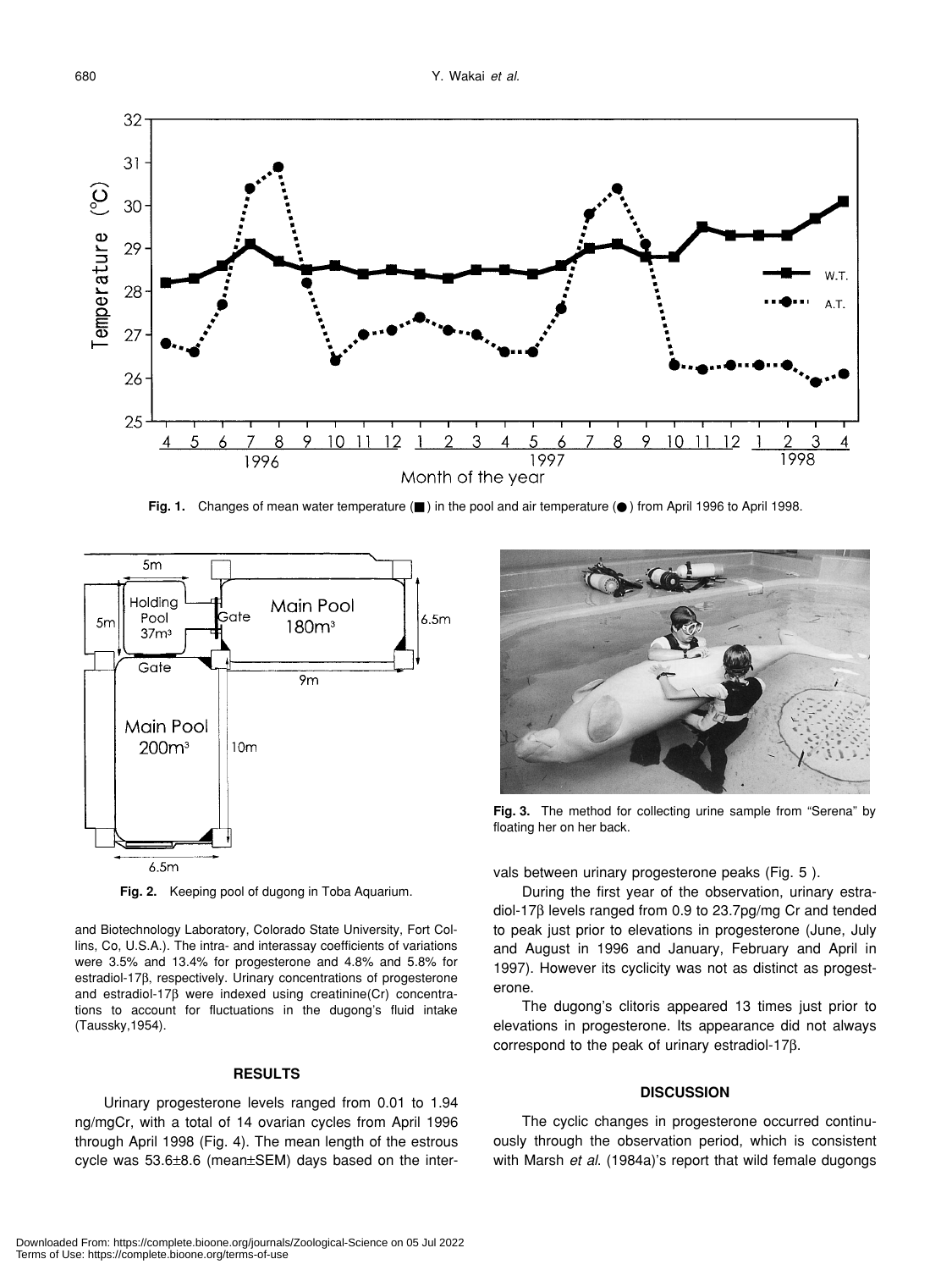

**Fig. 4.** Changes in the urinary concentrations of progesterone from April 1996 to April 1998. Arrows represent the day when the clitoris was observed.



**Fig. 5.** Changes in the urinary concentrations of estradiol-17β (solid line) and progesterone (dotted line) from April 1996 to April 1997. Arrows represent the day when the clitoris was observed.

are polyestrous. However peak values of progesterone tended to be lower during summer time when the air temperature rose, although the water temperature did not change much. Day length might affect cyclicity in some extent in this species.

Concentrations of estradiol-17β, unlike progesterone did not show remarkable cyclic changes during the first year of this study. However, 6 peaks of estradiol-17β were observed at the intervals of 7 progesterone peaks. In future studies, it will be necessary to measure the concentrations of estradiol-17β more frequently by sampling urine at short intervals, and to observe in the context of estrous behaviour.

The clitoris was exposed between progesterone peaks except during the peak from October to December 1996. During the period of estradiol-17β measurement, the clitoris was observed 7 times. Appearances of the clitoris seemed